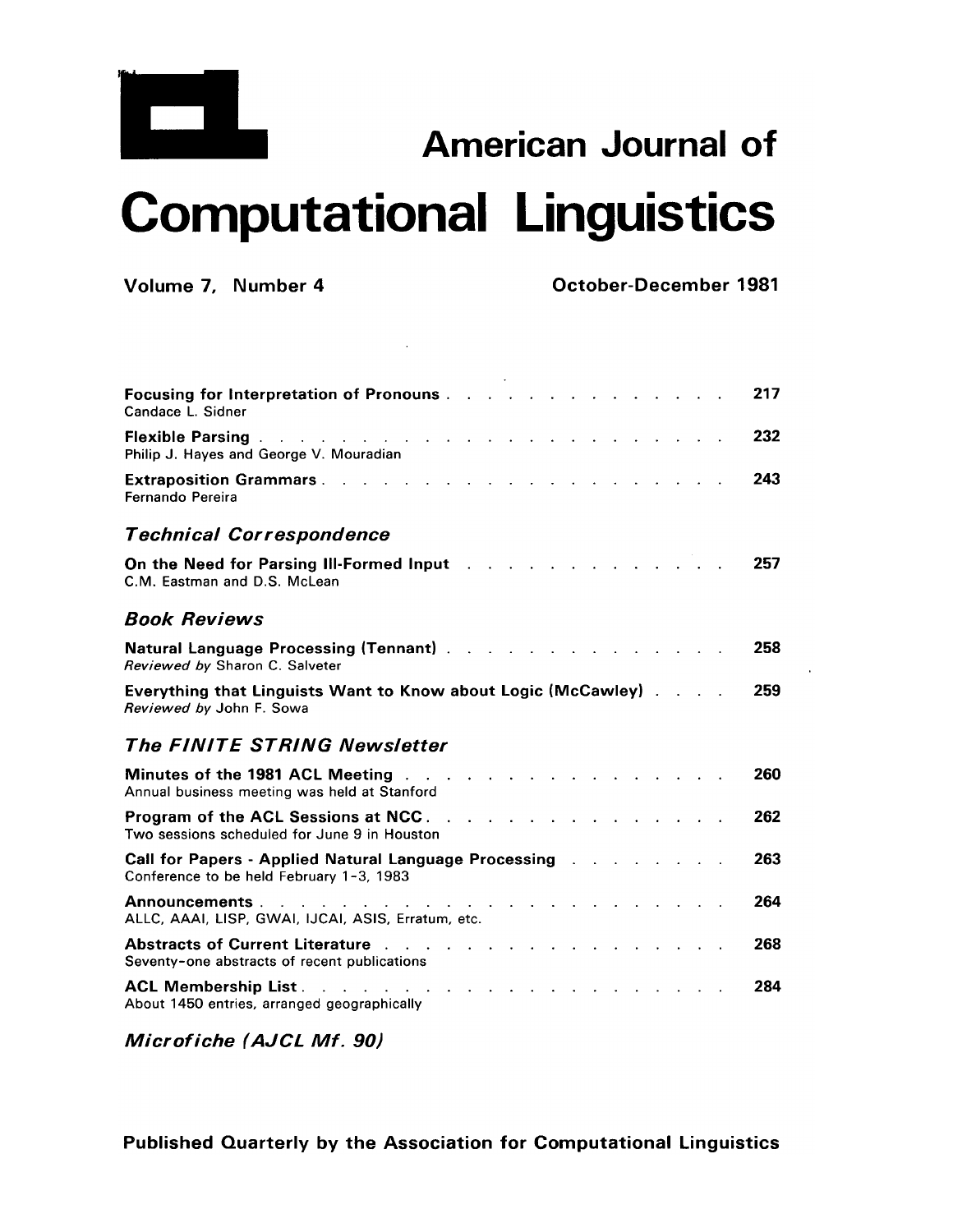## Guidelines for Submissions

Manuscripts submitted to the *American Journal of Computational Linguistics*  should be typed on  $8-1/2$  by 11-inch paper, double-spaced throughout, including footnotes and references. The paper should begin with an abstract of approximately 100 words. The language in which the manuscript is written must be English.

Footnotes should be numbered consecutively. Whenever it does not materially impede the logic and readability of the paper, footnote material should be included in the text. References should be listed alphabetically by author at the end of the paper. The exact style of the references and their callouts in the text are not fixed, but should conform to some accepted standard.

The length of papers submitted for publication in the *AJCL* is determined by author requirements. However, our objective is to insure that as many worthy papers as possible will appear in each issue. Therefore, we would prefer that papers do not exceed 10 Journal pages in length. (This is the equivalent of approximately 40 double-spaced typewritten pages.)

Each paper submitted is fully refereed, being read by at least two members of the Editorial Board and usually by an additional expert in the particular subject area. Upon request to the Editor, an author's identity may be withheld from the referees.

The submission of a paper to the *AJCL* for refereeing means that the author certifies the manuscript is not copyrighted; nor has it been published or accepted for publication by any refereed journal; nor is it being refereed elsewhere. If any version of the paper has appeared, or will appear, in a non-refereed publication, the details of such publication must be made known to the Editor at the time of submission.

The final version of a paper tentatively accepted for publication must be accompanied by a Copyright Transfer Agreement signed by at least one of the authors (who agrees to inform the others, if any) or, in the case of a "work made for hire," by the employer. The form for copyright transfer will be sent to the responsible author, who must return it signed to the Editor before the paper will be finally accepted. This written transfer of copyright is necessary under the 1978 U. S. Copyright Law.

Preferably, the final version of an accepted paper will be submitted in machinereadable form, such as a file on magnetic tape. Authors will be given instructions as to how to prepare such a file. In general, notation should be selected so as to simplify the phototypesetting process. Also, figures should be devised with consideration for whether they would require one column or two columns in the final Journal form. Any drawing required is the author's responsibility. After publication, fifty free reprints of an article are provided to the authors.

*Five copies* of manuscripts should be sent to the Editor:

George E. Heidorn IBM Thomas J. Watson Research Center P.O. Box 218 Yorktown Heights, New York 10598 (914) 945-2776

Contributions of other types of material are sought, also, such as copies of technical reports and papers for abstracting purposes, review copies of books, advance announcements of meetings, personal notes (such as honors and job changes), letters to the editor, and short technical notes. All items should be sent to the Editor at the address given above.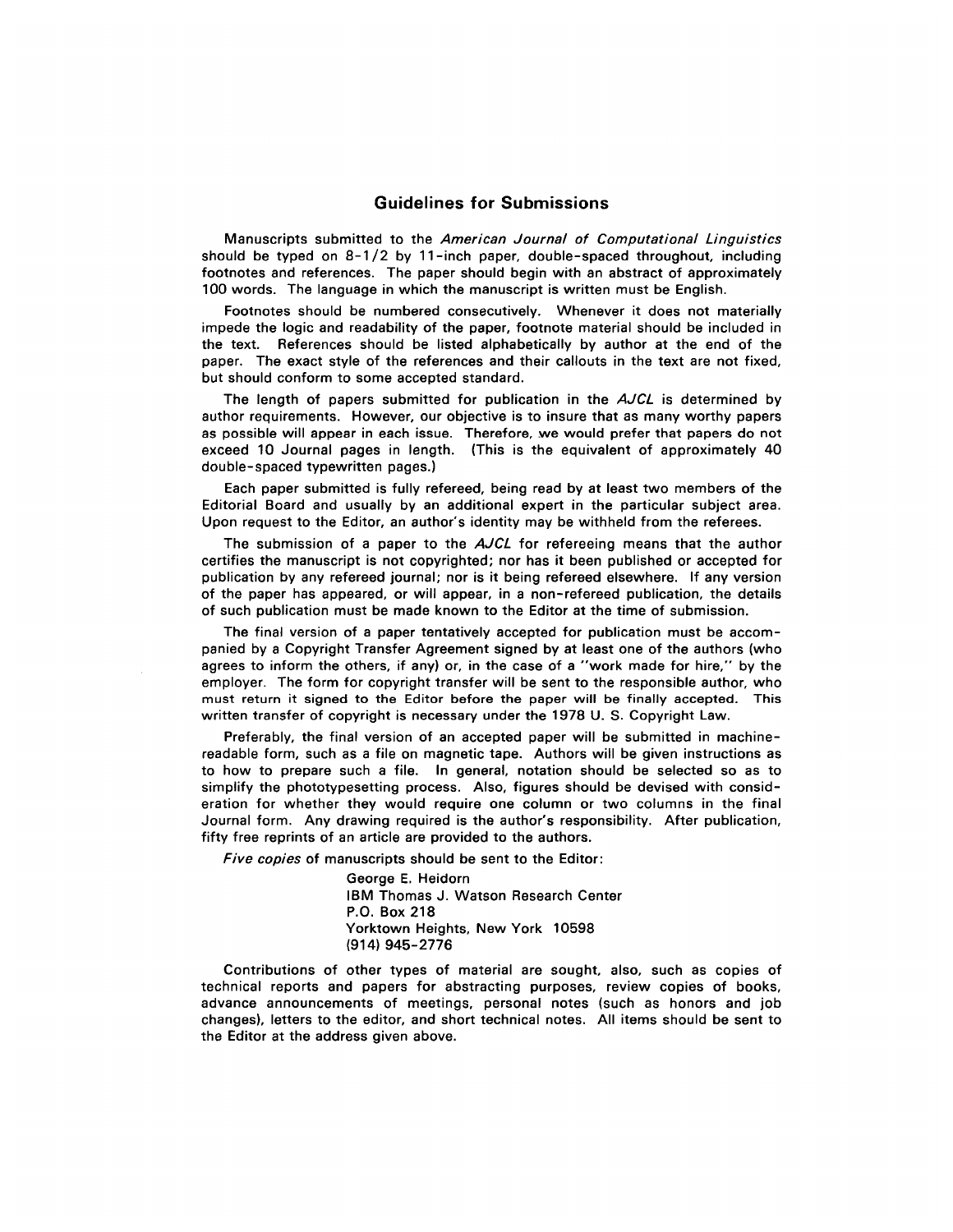## *A Note from the Editor:*

With the publication of this issue of the *AJCL,* I am resigning as Editor in order to devote more time to my research. While a long-term replacement is being sought, Stan Petrick and Fred Damerau will co-edit some 1982 issues. Michael McCord will continue as Associate Editor, and I will continue to do the Finite String Newsletter portion of the Journal.

News, announcements and abstracts can still be sent to me, but all future correspondence on technical articles should be addressed to:

> Dr. Stanley R. Petrick IBM Thomas J. Watson Research Center P.O. Box 218 Yorktown Heights, New York 10598 (914) 945-2175

In the three years that I have been Editor, after missing publication entirely in 1979 due to difficulties of converting to a hard-copy journal, we published seven issues for 1980 and 1981, totaling 486 hard-copy pages (plus 45 pages of Microfiche Supplement). Included in these issues are 21 technical articles, 16 book reviews, 366 abstracts, two complete membership lists, technical correspondence, announcements, and minutes and programs of meetings.

During this time we received 76 manuscripts. In addition to the 21 that have been published, 31 were rejected or withdrawn, two are being revised, and 22 are being reviewed. While submissions had just about stopped under the old microfiche-only form of the Journal, the rate and quality of submissions are now quite good. Also during this time, the size of our membership has more than doubled, going from 662 in 1978 to 1447 in 1981. At the same time, our dues have remained constant, and the financial assets of the Association have increased substantially each year. (The details of these latter points may be found in the Attachments to the 1981 Minutes on page 262 of this issue.)

I would like to take this opportunity to thank everybody who has given me help and support during my term as Editor. In particular, I would like to thank Michael McCord, Don Walker, Lance Miller, Karen Jensen, Robin Neff, Andrea McKenzie, Cay Dietrich, the members of the Editorial Board and other referees, the officers of the ACL, and, of course, the authors.

*George E. Heidorn, Editor*